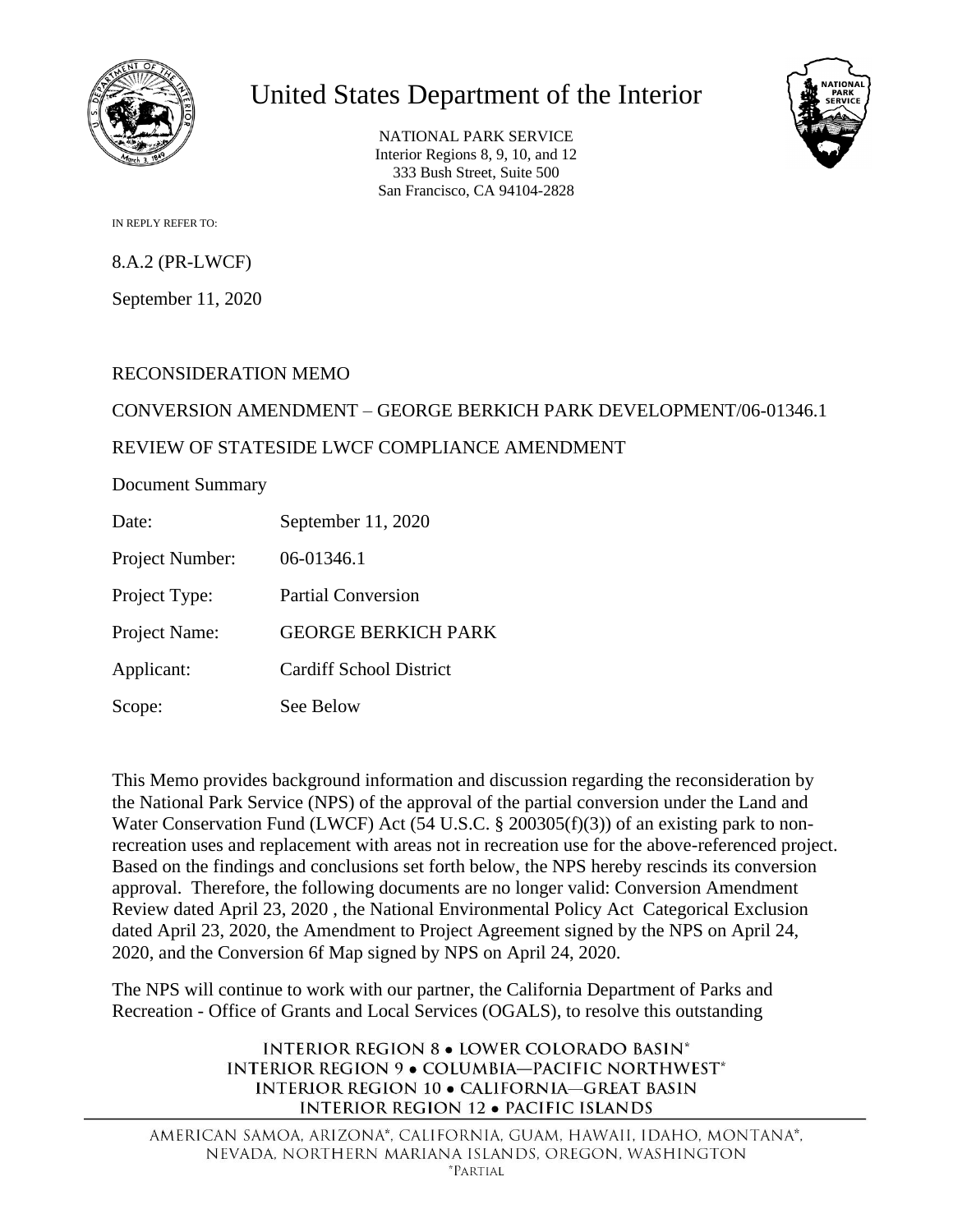conversion. As provided by the regulations at 36 C.F.R. § 59.3, there are several options for resolving this conversion. The NPS will consider a conversion request that meets the prerequisites and that is submitted by the State. Such a request could be for a partial or full conversion with eligible replacement property. The regulations at 36 C.F.R. § 59.3(c) also provide that if it is not possible to identify replacement property prior to the State's request for a conversion, a conversion may be approved if the State submits "an express commitment to satisfy [LWCF Act section 6(f)] substitution requirements within a specified period, normally not to exceed one year following conversion approval."

## **Scope of this Memorandum**

As set forth below, the NPS has concluded that at least three issues warrant reconsideration and the rescission of the NPS' prior conversion approval. The scope of this memorandum is therefore limited to a discussion of the NPS' findings and conclusions as to only these three issues. The limited scope of this memorandum should not be construed as an indication that the NPS has either accepted or rejected any other items for reconsideration.

#### **Brief Background on Reconsideration Process**

In 1993, the NPS executed a grant agreement (contract) for an LWCF grant to OGALS, who in turn awarded (or sub-granted) the funds to the Cardiff School District (District) and City of Encinitas, for the renovation (or development) of outdoor recreation amenities at George Berkich Park (LWCF Grant # 06-01346). Funds obligated for a grant agreement are available for expenditure until the project is completed. At grant closeout, the park is to remain open and available for the public in perpetuity. If the property owner wants to convert the park to nonrecreation uses , the only remedy provided in the Act is to meet the conditions for a conversion (54 U.S.C. § 200305(f)(3)) further detailed in the post completion compliance responsibilities regulation (36 C.F.R. § 59.3) and the LWCF State Assistance Program Federal Financial Assistance Manual, Volume 69 (2008 LWCF Manual).

On April 24, 2020, the NPS approved a partial conversion for George Berkich Park. Save the Park and Build the School (Save the Park) first requested reconsideration of NPS' prior conversion approval in a submission dated May 22, 2020 (STP 1), and Save the Park augmented its request in two subsequent submissions dated May 29, 2020 (STP 2) and June 4, 2020 (STP 3). Collectively, Save the Park's submissions asserted more than a dozen separate arguments for reconsideration.

The District responded to Save the Park's request for reconsideration by providing two submittals dated June 8, 2020 (District 1), and June 12, 2020 (District 2) arguing against reconsideration. These District submittals were provided to OGALS who then provided them to the NPS along with two OGALS submittals dated June 11, 2020 (OGALS 1), and June 17, 2020 (OGALS 2). The District provided a further submittal dated September 4, 2020 (District 3).

In addition on June 12, 2020, Save the Park initiated litigation, Save the Park and Build the School v. National Park Service, et al., Case No. 3:20-cv-01080-LAB-AHG (S.D. Cal.), against various parties including the NPS, District, and the Director of the California Department of Parks and Recreation. On July 24, 2020, the Court issued an Amended Order of Preliminary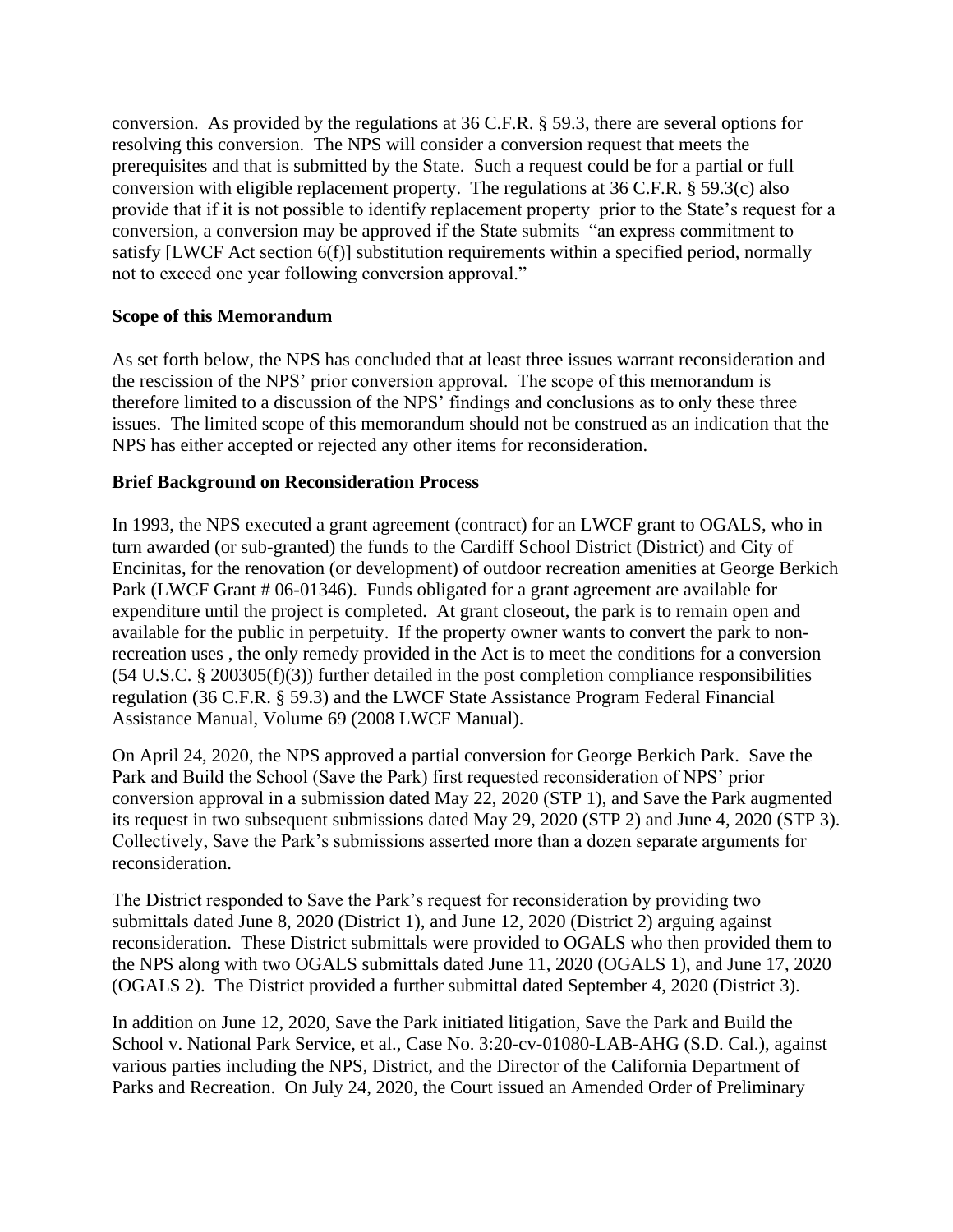Injunction in the litigation that among other things renewed a request for NPS prompt reconsideration.

Following receipt of the request for reconsideration, the NPS began a comprehensive review of the conversion approval decision focusing on the proposed replacement property's eligibility as replacement property under the LWCF program. The NPS also conferred directly with representatives of the California Department of Parks and Recreation to secure the state agency's input.

The following is an overview of three issues that, upon reconsideration, the NPS has concluded warrant rescission of the prior conversion approval.

## **Hard Court Area**

The key factor in the reconsideration of the eligibility of the hard court area is the commitment made by the District through a provision in the 1994 amendment to the Master Joint Use Agreement between the City of Encinitas and the District. This provision added a Section 15 to the Master Joint Use Agreement that read:

"District guarantees that the recreational facilities referred to as George Berkich Park consisting of turf playing fields, hard courts, basketball, handball and playground areas will be made available for general public recreational use after school hours and on weekends in perpetuity."

Under the applicable regulation at 36 C.F.R.  $\S$  59.3(b)(4), land in public ownership that has been "dedicated or managed" for recreational use is not eligible as replacement property.

Both District and OGALS asserted that there was no evidence that the hard court area had been previously dedicated for public park uses. Points raised by them included that the 1991 Master Joint Use Agreement was subject to termination on six months' notice by either party, arguing that it was not a commitment in perpetuity because it could be terminated. We further understand that the District has indeed taken steps to terminate the Master Joint Use Agreement in December of 2019. See Cardiff School District, Minutes, Regular Meeting of December 12, 2019, Governing Board of Cardiff School District. The District also raised points about the California Civic Center Act (approved by the CA Governor on September 29, 2012) which the NPS did not find compelling because it addresses the use of school facilities or grounds for organized groups and supervised recreation, not fully reflecting the purpose of the LWCF Act.

Both the District and OGALS also noted the lack of specificity in the Master Joint Use Agreement. The NPS originally noted and continues to recognize the ambiguities in Master Joint Use Agreement regarding what facilities might be available for recreation. The NPS used the revised 6(f) map from the LWCF development grant agreement signed on March 5, 1993, to delineate what areas were dedicated and managed for recreation. As a result, the NPS originally considered the hard court area eligible as replacement property and requested its inclusion within the 6(f) boundary as dedicated park space.

Upon reconsideration, the NPS recognizes that the 1993 6(f) map does not delineate all areas that may have been dedicated or managed for recreation use and that the Amendment to the Master Joint Use Agreement establishes that the hard court area was dedicated or managed for recreation use. Consequently, the hard court area is not eligible as replacement property.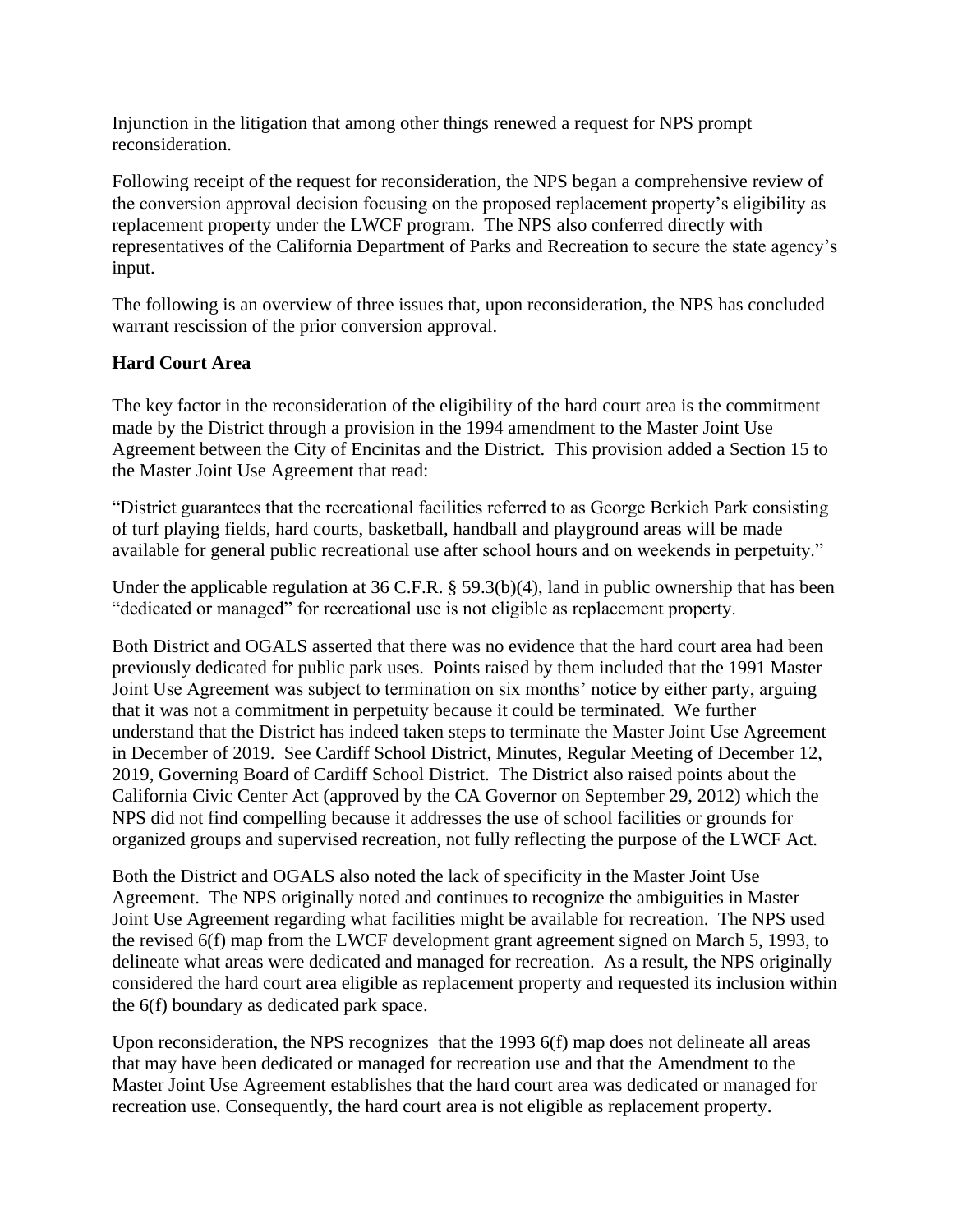Although both the Master Joint Use Agreement and its Amendment do not appear to contain a map to delineate areas managed for recreation, the NPS cannot see how the reference to "hard courts, basketball, handball" (in the Amendment) does not include the hard court area at issue.

As part of the reconsideration, the NPS also determined that even land that had once been dedicated or managed for public recreation use, then taken out of public recreation use, would not qualify as eligible replacement property. Thus, even though the District took steps to terminate the Agreement in December 2019, the land had been previously "dedicated or managed" for recreational purposes. Added to the plain language of the Amendment that includes the hard court area, we are led to conclude that the hard court area is not eligible as a conversion replacement.

#### **Parking Lot Area**

The key factor in the reconsideration of the eligibility of the parking lot area is that the bulk of the parking lot area is required to meet City of Encinitas minimum parking requirements. According to the City of Encinitas Municipal Code Section 30.54.030: Zoning: Schedule of Required Off-Street Parking, the parking spaces requirement for schools is "1.5 spaces for each classroom or lecture hall plus 1 for each 3 fixed seats in school auditorium, or if there are no fixed seats, then 1 for each 100 sq. ft. of auditorium floor area." Another key factor is the regulation at 36 C.F.R. § 59.3(b)(4), that states land proposed as replacement property must "meet<sup>[]</sup> the eligibility requirements for L&WCF assisted acquisition," as explained below.

The District and OGALS have raised points in defense of the eligibility of the parking lot as replacement property. These include that previously the parking lot could be closed off, that it was not protected by any agreement, and that parking lots are eligible for development grant funding as support facilities. The District also raised points about the California Department of Education Guide to School Site Analysis and Development (developed in 1999 and updated in 2000), which NPS did not find compelling because the guidelines allow for deviation from the standards. On reconsideration, the NPS has looked at the City of Encinitas' parking requirements in light of the conversion replacement eligibility requirements contained in 36 C.F.R. § 59.3(b)(4), which requires that "[t]he property proposed for substitution meets the eligibility requirements for L&WCF assisted acquisition."

This led to the examination of the eligibility of the parking lot as replacement property under the requirements for acquisition grants. The 2008 LWCF Manual, Chapter 3(B)(9)(c) provides when discussing acquisitions that will not be assisted: "Acquisition of land to help meet a public school's minimum site size requirement as established by state or local regulations will not receive LWCF assistance."

The NPS concludes that the addition of the parking lot area outside of the 6(f) boundary to satisfy this conversion is ineligible replacement property because this parking area replacement is necessary to meet the minimum school requirements for parking established by the City of Encinitas.